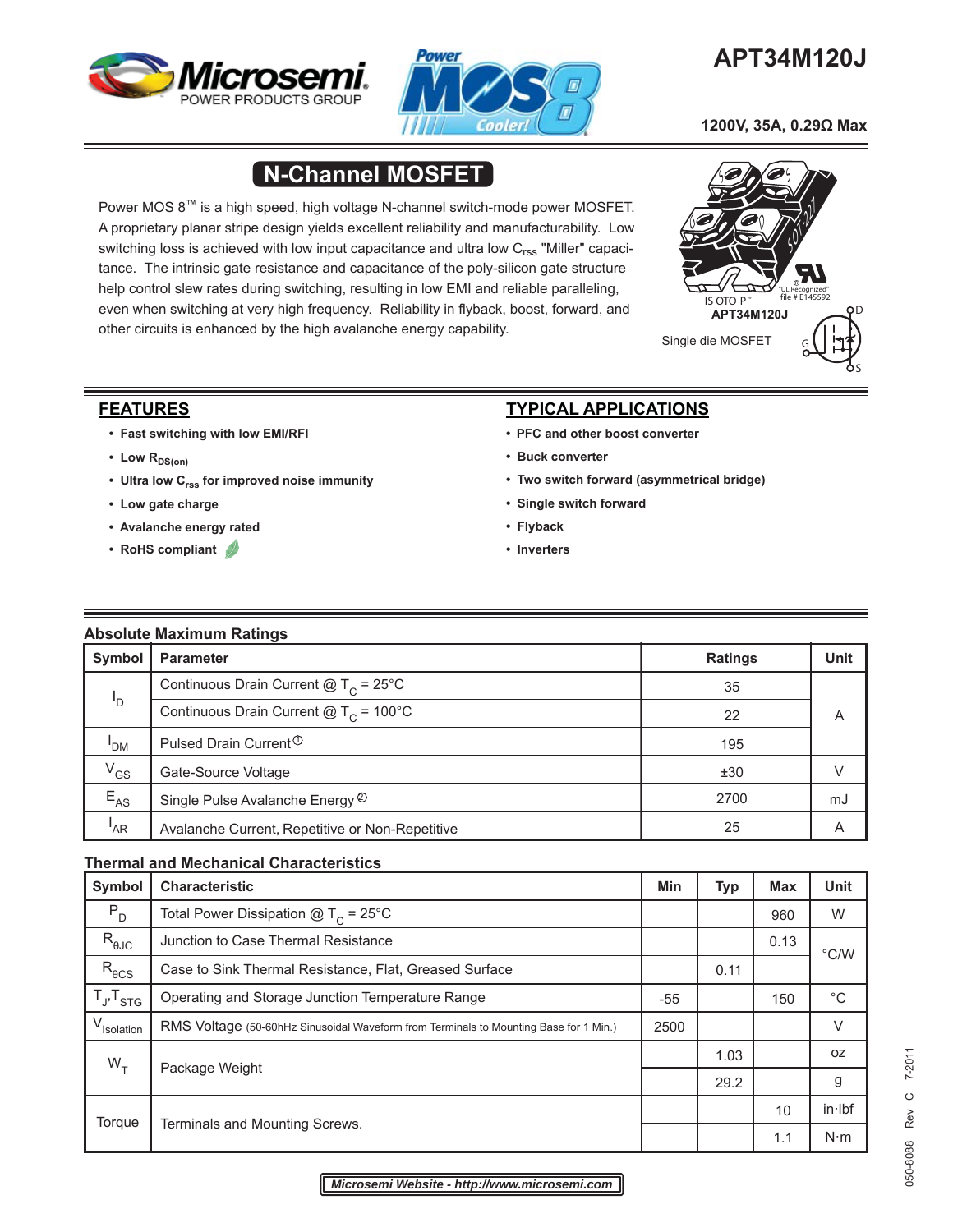#### Static Characteristics **T**<sub>J</sub> = 25°C unless otherwise specified

**APT34M120J**

| <b>Symbol</b>                                         | <b>Parameter</b>                          | <b>Test Conditions</b>                           |                    | Min  | Typ   | <b>Max</b> | Unit                  |
|-------------------------------------------------------|-------------------------------------------|--------------------------------------------------|--------------------|------|-------|------------|-----------------------|
| V <sub>BR(DSS)</sub>                                  | Drain-Source Breakdown Voltage            | $V_{GS} = 0V$ , $I_D = 250 \mu A$                |                    | 1200 |       |            | V                     |
| $\Delta V_{BR(DSS)}/\Delta T_J$                       | Breakdown Voltage Temperature Coefficient | Reference to $25^{\circ}$ C, $I_{D} = 250 \mu$ A |                    |      | 1.41  |            | $V$ /°C               |
| $R_{DS(on)}$                                          | Drain-Source On Resistance <sup>3</sup>   | $V_{GS}$ = 10V, $I_D$ = 25A                      |                    |      | 0.24  | 0.29       | Ω                     |
| $\mathsf{V}_{\mathsf{GS}(\mathsf{th})}$               | Gate-Source Threshold Voltage             | $V_{GS} = V_{DS}$ , $I_D = 2.5mA$                |                    | 3    | 4     | 5          | V                     |
| $\Delta V$ <sub>GS(th)</sub> $/\Delta T$ <sub>J</sub> | Threshold Voltage Temperature Coefficient |                                                  |                    |      | $-10$ |            | $mV$ <sup>o</sup> $C$ |
| 'DSS                                                  | Zero Gate Voltage Drain Current           | $V_{DS}$ = 1200V                                 | $T = 25^{\circ}$ C |      |       | 100        | μA                    |
|                                                       |                                           | $V_{GS} = 0V$                                    | $T = 125^{\circ}C$ |      |       | 500        |                       |
| 'GSS                                                  | Gate-Source Leakage Current               | $V_{GS}$ = ±30V                                  |                    |      |       | ±100       | nA                    |

#### **Dynamic Characteristics TJ = 25°C unless otherwise specified**

| Symbol                      | <b>Parameter</b>                             | <b>Test Conditions</b>                               | <b>Min</b> | <b>Typ</b> | Max | <b>Unit</b> |
|-----------------------------|----------------------------------------------|------------------------------------------------------|------------|------------|-----|-------------|
| $g_{\rm fs}$                | Forward Transconductance                     | $V_{DS}$ = 50V, $I_{D}$ = 25A                        |            | 58         |     | S           |
| $C_{\text{iss}}$            | Input Capacitance                            |                                                      |            | 18200      |     |             |
| $C_{\text{rss}}$            | Reverse Transfer Capacitance                 | $V_{GS} = 0V$ , $V_{DS} = 25V$<br>$f = 1$ MHz        |            | 215        |     |             |
| $C_{\overline{\text{oss}}}$ | <b>Output Capacitance</b>                    |                                                      |            | 1340       |     |             |
| $C_{o(cr)}$ $\circledcirc$  | Effective Output Capacitance, Charge Related |                                                      |            | 520        |     | pF          |
| $C_{o(er)}$ $\circledcirc$  | Effective Output Capacitance, Energy Related | $V_{GS}$ = 0V, $V_{DS}$ = 0V to 800V                 |            | 265        |     |             |
| $\mathsf{Q}_{\mathsf{g}}$   | <b>Total Gate Charge</b>                     |                                                      |            | 560        |     |             |
| $\overline{Q}_{gs}$         | Gate-Source Charge                           | $V_{GS}$ = 0 to 10V, $I_D$ = 25A,<br>$V_{DS} = 600V$ |            | 90         |     | nC          |
| $\overline{Q}_{gd}$         | Gate-Drain Charge                            |                                                      |            | 265        |     |             |
| t <sub>d(on)</sub>          | Turn-On Delay Time                           | <b>Resistive Switching</b>                           |            | 100        |     |             |
|                             | <b>Current Rise Time</b>                     | $V_{DD}$ = 800V, $I_D$ = 25A                         |            | 60         |     | ns          |
| l<br>d(off)                 | Turn-Off Delay Time                          | $R_G = 2.20\textcircled{\ }0, V_{GG} = 15V$          |            | 315        |     |             |
|                             | <b>Current Fall Time</b>                     |                                                      |            | 90         |     |             |

#### **Source-Drain Diode Characteristics**

| Symbol                  | <b>Parameter</b>                                          | <b>Test Conditions</b>                                                         | Min | Typ  | <b>Max</b> | <b>Unit</b> |
|-------------------------|-----------------------------------------------------------|--------------------------------------------------------------------------------|-----|------|------------|-------------|
| $\mathsf{I}_\mathsf{S}$ | Continuous Source Current<br>(Body Diode)                 | OD.<br>MOSFET symbol<br>showing the                                            |     |      | 35         | A           |
| 'SM                     | <b>Pulsed Source Current</b><br>(Body Diode) <sup>①</sup> | integral reverse p-n<br>l¶<br>junction diode<br>(body diode)<br>Ò٢             |     |      | 195        |             |
| $V_{SD}$                | Diode Forward Voltage                                     | $I_{SD}$ = 25A, T <sub>J</sub> = 25°C, V <sub>GS</sub> = 0V                    |     |      |            | V           |
|                         | Reverse Recovery Time                                     | $I_{SD} = 25A^{\circledR}$                                                     |     | 1430 |            | ns          |
| $Q_{rr}$                | Reverse Recovery Charge                                   | $di_{SD}/dt = 100A/\mu s$ , T <sub>1</sub> = 25°C                              |     | 46   |            | μC          |
| dv/dt                   | Peak Recovery dv/dt                                       | $I_{SD}$ ≤ 25A, di/dt ≤1000A/µs, V <sub>DD</sub> = 100V,<br>$T = 125^{\circ}C$ |     |      | 10         | V/ns        |

- 1 Repetitive Rating: Pulse width and case temperature limited by maximum junction temperature.
- 2 Starting at T<sub>J</sub> = 25°C, L = 8.64mH, R<sub>G</sub> = 2.2Ω, I<sub>AS</sub> = 25A.
- 3 Pulse test: Pulse Width < 380μs, duty cycle < 2%.
- $4)$  C<sub>o(cr)</sub> is defined as a fixed capacitance with the same stored charge as C<sub>OSS</sub> with V<sub>DS</sub> = 67% of V<sub>(BR)DSS</sub>.
- $5)$   $\rm C_{_{o(er)}}$  is defined as a fixed capacitance with the same stored energy as  $\rm C_{_{OSS}}$  with V<sub>DS</sub> = 67% of V<sub>(BR)DSS</sub>. To calculate C<sub>o(er)</sub> for any value of  $V_{DS}$  less than  $V_{(BR)DSS}$  use this equation:  $C_{o(er)}$  = -8.27E-7/V<sub>DS</sub><sup>A</sup>2 + 1.01E-7/V<sub>DS</sub> + 1.43E-10.
- 6 R<sub>G</sub> is external gate resistance, not including internal gate resistance or gate driver impedance. (MIC4452)

**Microsemi reserves the right to change, without notice, the specifi cations and information contained herein.**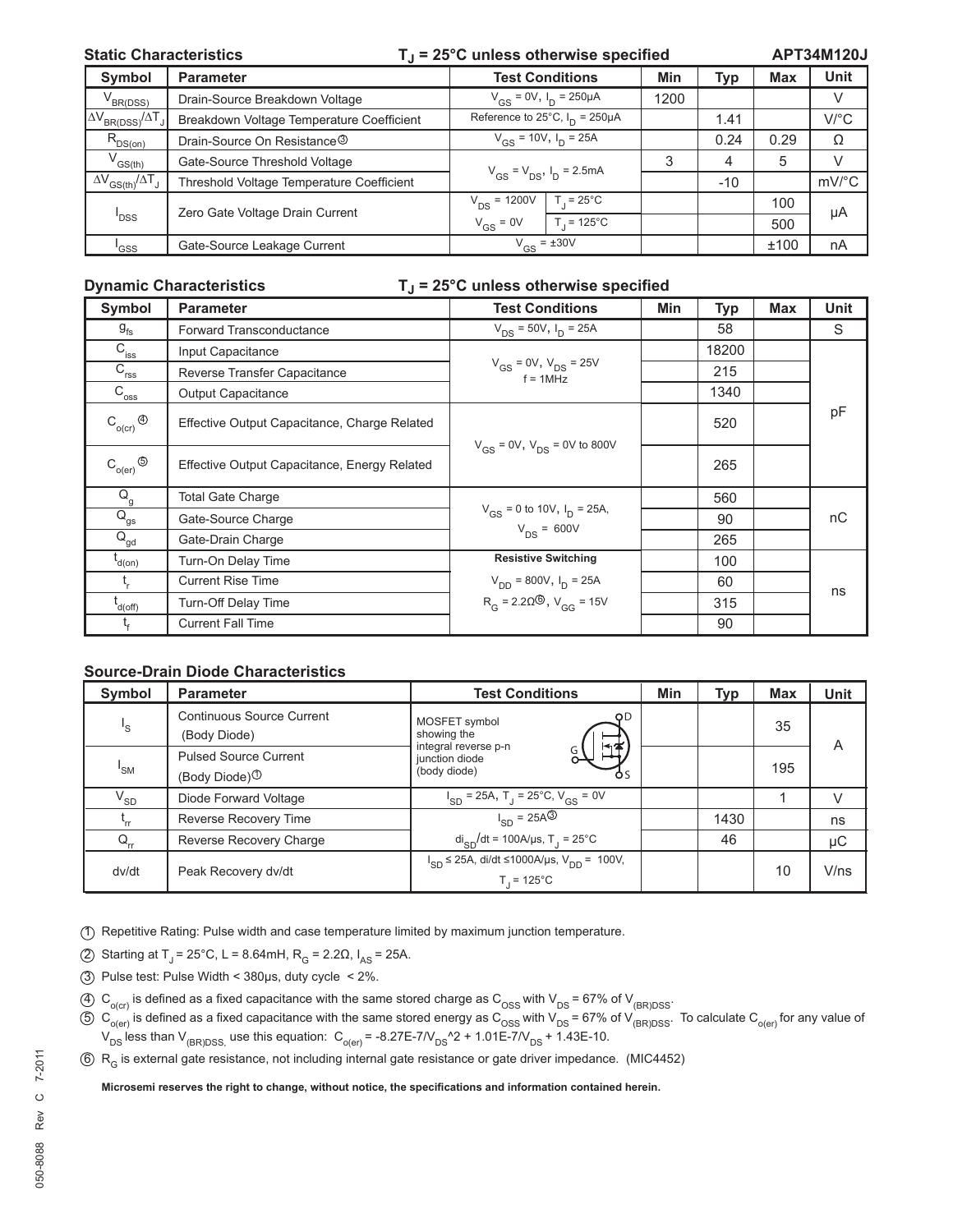